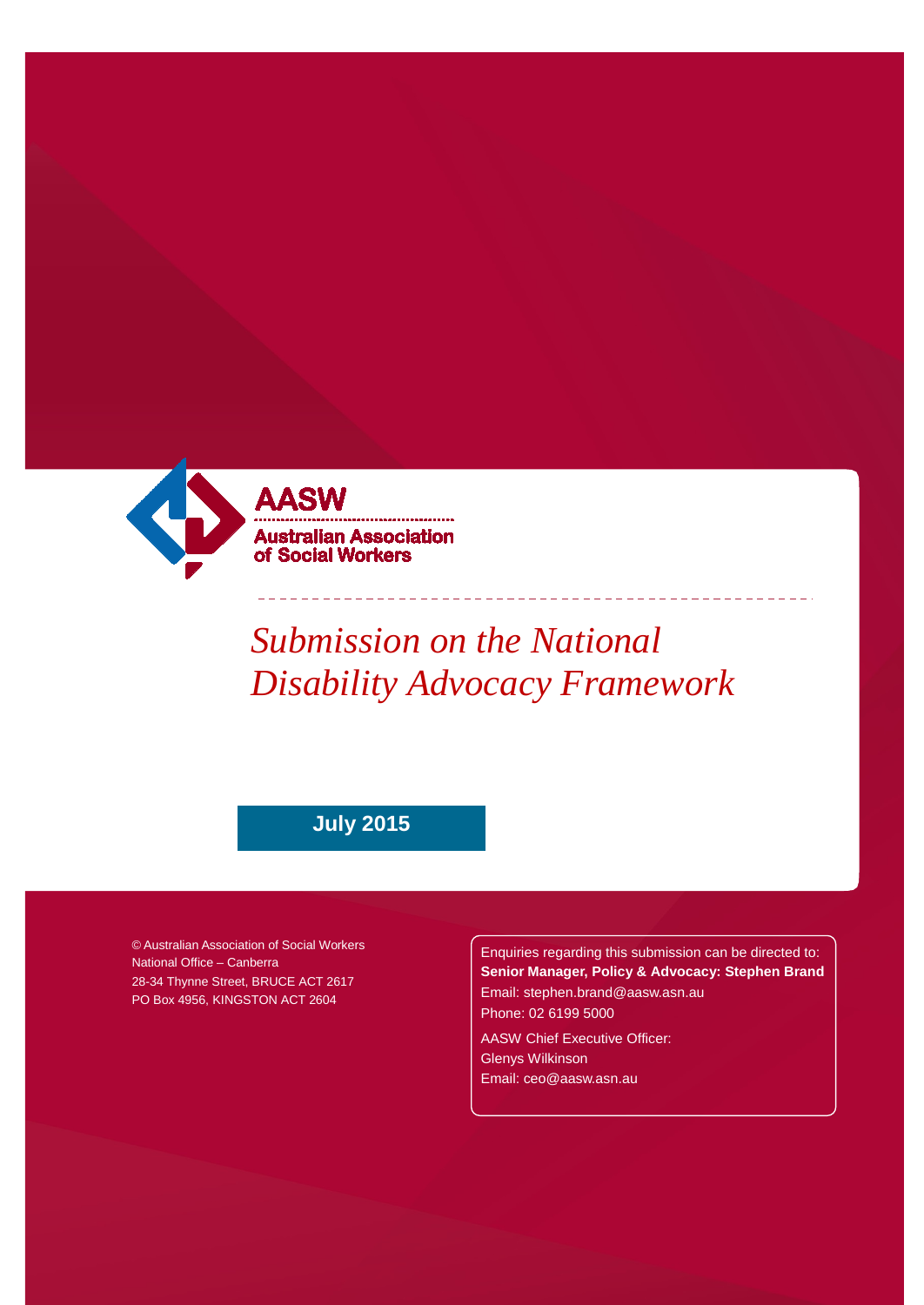### **Introduction**

**The Australian Association of Social Workers is pleased to lodge a submission on the National Disability Advocacy Framework. The submission below takes the form of responding to the questions as presented.** 

**The Australian Association of Social Workers (AASW) is the professional body representing more than 9,000 social workers throughout Australia. We set the benchmark for professional education and practice in social work and have a strong voice on matters of social inclusion, social justice, human rights and issues that impact upon the quality of life of all Australians. The social work profession is committed to the pursuit of social justice, the enhancement of the quality of life, and the development of the full potential of each individual, group and community in society. Social workers have worked extensively in the disability field for many decades.** 

#### **1. Do you believe the current Framework encompasses your vision of advocacy in the NDIS environment? If not, what changes are required?**

The AASW considers that the current National Disability Advocacy Framework is commendable for its aspirational and human rights commitment to promote and protect access to advocacy for people with disability. Individual and systemic advocacy are core functions of social work and the Framework aligns well with the Association's values and vision. Several key additions are required, however, to appropriately address the National Disability Insurance Scheme (NDIS) context. Advocacy needs to be seen as a crucial element in Tier 3 provisions of the Scheme, as well as through the provisions of the Information, Linkages and Capacity Building Framework (ILC).

In its current form, the Framework is an aspirational document and does not give guidance on how it is to be implemented. The new environment needs an implementation model and system that includes, for instance, training requirements; roles and responsibilities for staff of the NDIA; and the interface with the ILC Framework. In the latter instance, this is particularly important for those people who require assertive outreach due to multiple and complex social and economic disadvantage.

The structure of the current Framework is generally sound, but in addition to the section 'Reform and Policy Directions' a section on evaluation is needed. There should be an evaluation framework including external monitoring, which measures not only the performance of the funded advocacy sector but also performance and effectiveness in relation to participant experience of all relevant advocacy interfaces; government, non-government and voluntary.

Administratively, Point 4 of the Introduction needs to include the NDIS Legislation and Rules and the NDIS Quality and Safeguarding Framework.

The Framework Objective also needs some revision to reflect the NDIS environment. We suggest that the current Objective should be further developed to add: 'Effective disability advocacy is an intrinsic feature of the NDIS that is visible, accessible and free from conflict of interest at all stages of the participant's engagement with the Scheme, including pre-engagement.'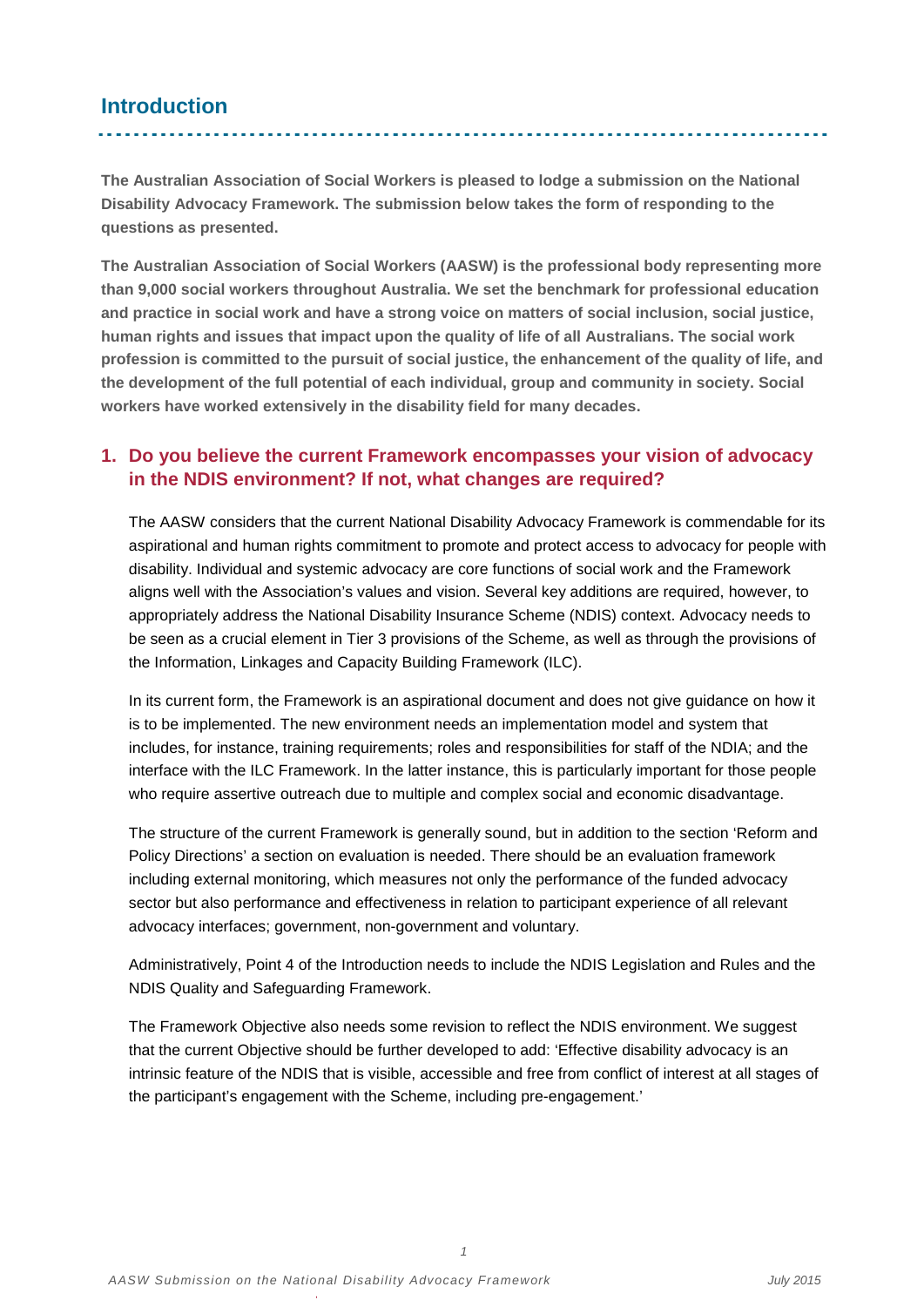#### **2. Are the** *principles* **of the Framework appropriate for guiding the delivery of advocacy for people with disability in a changing disability environment, including in the context of the NDIS? If not, what changes are required?**

We support the current Principles, however they need to be strengthened to explicitly commit NDIA staff and funded organisations (Planners, Local Area Coordinators) implementing the Scheme to proactively identify circumstances in which participants or their families are unable to represent their needs well, including those with intellectual disability, mental illness or cognitive impairment. In our experience, people who are the most vulnerable and socially disadvantaged may not know that advocacy is available to them. It is important to name multiple and complex social and economic disadvantage such as homelessness, family violence, family breakdown, drug and alcohol addictions and/or mental illness in the Principles, to inform the implementation system and evaluation framework.

The requirement for specialist training and skill to provide advocacy support in these circumstances also should be explicitly acknowledged in the Principles. For instance, an additional Principle could read: 'disability advocacy will be provided at the level of skill and training commensurate with the complexity of the circumstances and capacity of the person with disability and their family.' Social workers have historically played a key advocacy role in disability services that will no longer be available. A case study document is attached to provide insight into this level of skilled advocacy in practice.

A further Principle is required that acknowledges that an holistic approach is necessary, and that in many circumstances best outcomes for the person with disability will be achieved by providing advocacy support to carers. This is notably the case where children are concerned.

#### **3. Are the** *outcomes* **of the Framework still relevant or should different ones be included? If so, what should be included?**

The AASW supports the current Outcomes but notes that they are aspirational statements that will not be achieved without the mechanisms to ensure an appropriate level of skilled and funded support, as described above. An additional outcome statement is also required in this section, which identifies strengthening the capacity of carers to support the person with disability to achieve life goals.

#### **4. Are the** *outputs* **of the Framework still relevant or should different outputs be included?**

The AASW endorses the current statement of Outputs, and suggests that section (a) should be extended to read: 'Individual advocacy that is tailored to meet the individual needs of people with disability including a focus on the needs of people with disability experiencing multiple disadvantage; *and those with intellectual disability, mental illness, or cognitive impairment.'*

#### **5. Does the Framework identify what is needed in the current and future disability environment? If not, what changes are required?**

As described above, skilled advocacy and funding to engage address with complexity are crucial, both in Tier 3 provisions and the community engagement provisions in the ILC Framework.

*2*

Submitted for and on behalf of the Australian Association of Social Workers Ltd

avickinson

**Glenys Wilkinson** Chief Executive Officer